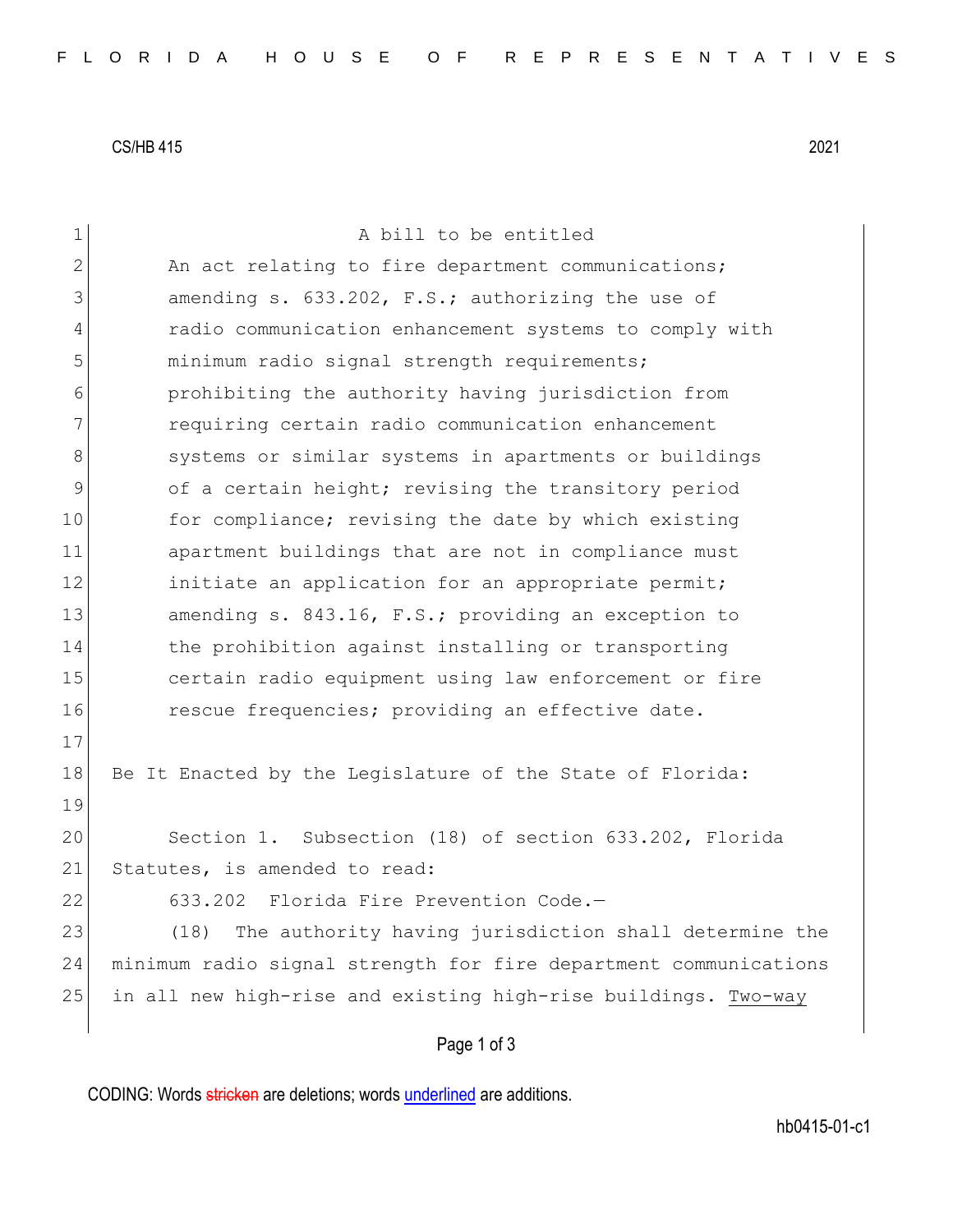## CS/HB 415 2021

26 radio communication enhancement systems may be used to comply with minimum radio signal strength requirements. However, two-28 way radio communication enhancement systems and similar systems shall not be required in apartments or buildings that are four stories or less in height. Existing buildings are not required to comply with minimum radio strength for fire department communications and two-way radio system enhancement communications as required by the Florida Fire Prevention Code 34 until January 1, 2027 2022. However, by December 31, 2024 2019, an existing building that is not in compliance with the requirements for minimum radio strength for fire department communications must apply for an appropriate permit for the required installation with the local government agency having jurisdiction and must demonstrate that the building will become 40 compliant by January 1, 2027 2022. Existing apartment buildings 41 are not required to comply until January 1, 2030 2025. However, existing apartment buildings are required to apply for the appropriate permit for the required communications installation 44 by December 31, 2027 2022.

45 Section 2. Paragraph (f) is added to subsection (3) of 46 section 843.16, Florida Statutes, to read:

47 843.16 Unlawful to install or transport radio equipment 48 using assigned frequency of state or law enforcement officers; 49 definitions; exceptions; penalties.-

50 (3) This section does not apply to the following:

## Page 2 of 3

CODING: Words stricken are deletions; words underlined are additions.